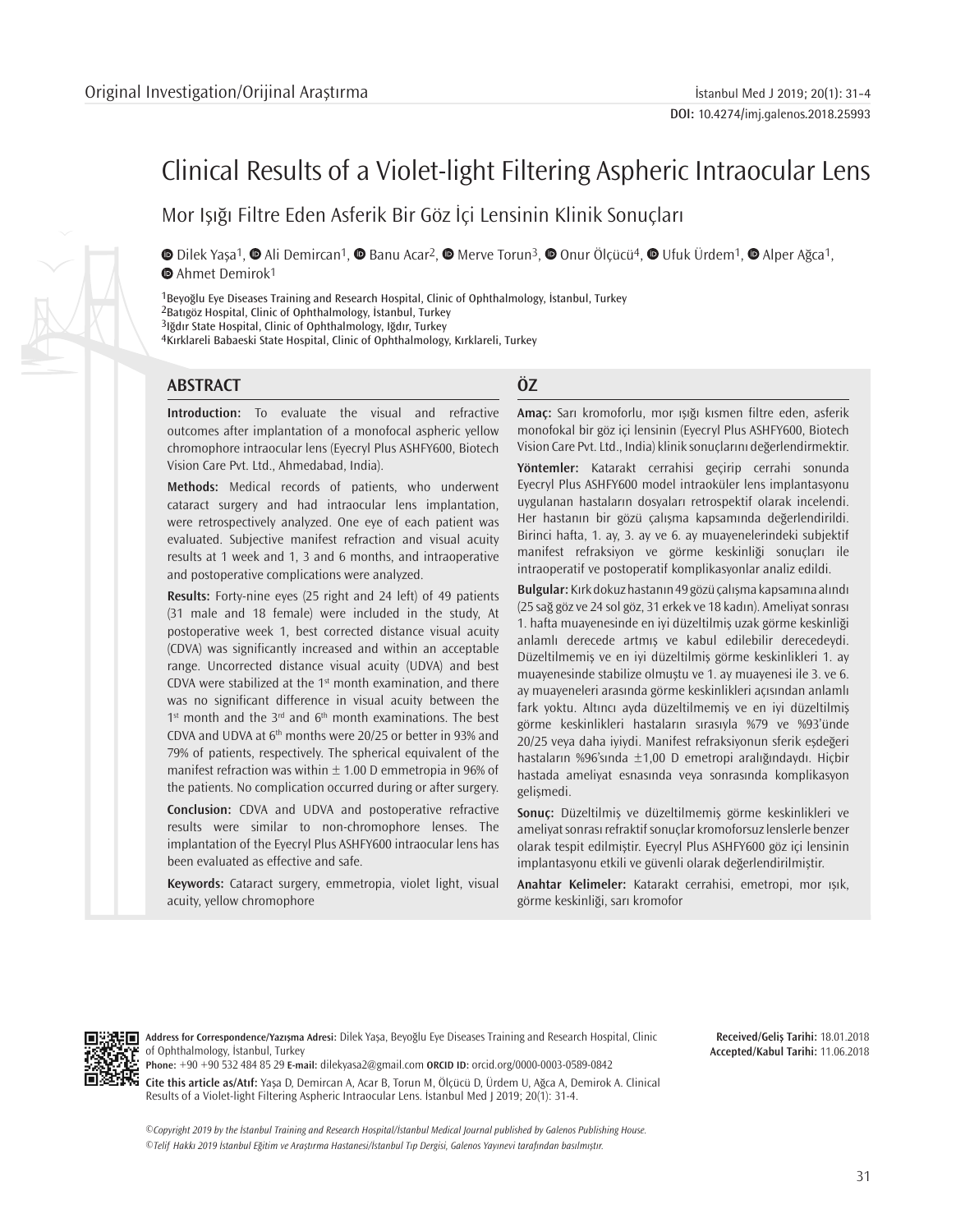# **Introduction**

Ultraviolet light (below 400 nm) does not provide useful vision and can lead to retinal damage; so, ultraviolet-blocking intraocular lenses (IOL) have been dominant in cataract surgery after 1980s (1). These lenses are now standard of care and effectively block most of the radiation below 400 nm. In addition, it has been suggested that increasing the absorption spectrum of the IOL to violet or further to blue spectrum may result in better contrast sensitivity and better protection against retinal phototoxicity and associated age-related macular degeneration (AMD) (2).

Although a blue or violet-light filtering IOL may help prevent phototoxic damage that is thought to contribute to the pathogenesis of AMD, it has been suggested by some researchers that such lenses may also result in impaired scotopic vision and color perception (3). However, major differences in the absorption capacities were observed in the violet and blue light range among commercially available violet or blue light filtering IOLs depending on their material properties (4). Thus, it is not correct to think all these lenses as a homogenous subgroup. Filtering properties of each IOL and corresponding clinical effects must be tested individually.

Eyecryl Plus ASHFY600 (Biotech Vision Care Pvt. Ltd., Ahmedabad, India) is a hydrophobic acrylic, aspherical IOL that does not affect quality of scotopic vision due to its unique Natural Yellow Chromophore filters 400 nm to 440 nm of light spectrum only. There are no published studies describing clinical outcomes following implantation of this lens.

In this study, we retrospectively analyzed the visual and refractive results after implantation of Eyecryl Plus ASHFY600.

# **Methods**

This study followed the tenets of the Declaration of Helsinki, and approval was obtained from the Haydarpaşa Numune Training and Research Hospital Clinical Research Ethics Committee (approval number: HHEAH-KAEK 2017/193). Medical records of patients, who underwent cataract surgery and had IOL implantation, were retrospectively analyzed. Patients with diabetes and patients with previous retinal or other ocular pathology were excluded from the analysis. Only one eye of each patient was included in the study.

Uncorrected and corrected visual acuity testing and routine preoperative and postoperative ocular examinations were performed at 1 week, and 1, 3, and 6 months postoperatively. At the preoperative visit, uncorrected distance visual acuity (UDVA), best corrected distance visual acuity (CDVA), manifest refraction, corneal topography, biometry, ocular health evaluation, and other standard preoperative testing were performed. At postoperative week 1, UDVA, CDVA and manifest refraction was performed. UDVA, CDVA, uncorrected near visual acuity and distance corrected near visual acuity (DCNVA) measurements were performed at the 1st, 3rd and 6<sup>th</sup> month examinations. A back-illuminated 19" LED LCD monitor chart with a decimal notation (CC-100 XP, Topcon, Tokyo, Japan) was used for UDVA and DCVA visual acuity measurements. The visual acuities were converted to logMAR for statistical analysis and converted back to Snellen/decimal notation for presentation. UNVA and DCNVA were measured using a Jaeger test chart at 40 cm.

All surgeries were performed using phacoemulsification with Infiniti Vision System (Alcon Laboratories Inc., Fort Worth, Texas, United States) and R-Evolution (Optikon 2000 SpA, Rome, Italy). After topical anesthesia (Proparakain hydrochloride 0.5%), a temporal clear corneal incision (2.75 mm) was made. A central, continuous, curvilinear capsulorhexis, approximately 5.5 mm in diameter was created. Phacoemulsification was performed using torsional or longitudinal ultrasound, followed by irrigation and aspiration of the cortex. The IOL was then implanted in the capsular bag.

#### **Intraocular Lens**

The Eyecryl Plus ASHFY600 IOL is a hydrophobic acrylic lens with a natural chromophore to filter 400 nm to 440 nm of violet-blue light spectrum only, so it does not affect the quality of scotopic vision. It has a single piece, aspheric optic and a 360-degree square edge. The optic was designed with negative spherical aberration to compensate for the cornea's positive spherical aberration. The IOL has "C" loop haptics with an overall diameter of 13.00 mm and an optic size of 6.00 mm. The Abbe value is 49 in order to reduce chromatic aberrations, and the refractive index is 1.48 (5).

#### **Statistical Analysis**

Statistical analysis was performed using SPSS version 20 (SPSS Inc., Chicago, IL, US). Mean  $(\pm$  standard deviation) was reported for continuous variables. Median (minimum, maximum) was reported for near visual acuity (Jaeger). Following tests of normality using Shapiro-Wilks test, Friedman analysis and Wilcoxon signed-ranks test were used to evaluate differences in visual acuity at the follow-up visits.

# **Results**

Forty-nine eyes (25 right and 24 left) of 49 patients (31 male and 18 female) were included in the study, The mean age of patients was 68.2 years, with a range of 40-84 years.

#### **Visual Acuity**

The visual outcomes are presented in Table 1 and Figure 1. There was a statistically significant improvement in UDVA and CDVA from 1 week to 1 month (Table 1, p=0.007). UDVA and CDVA were stabilized at the 1<sup>st</sup> month examination, and there was no significant difference between the 1<sup>st</sup> month and the 3<sup>rd</sup> and 6<sup>th</sup> month examinations (Table 1). At 6<sup>th</sup> month, median DCNVA was J3 (Table 2). The best CDVA and UDVA at 6<sup>th</sup> months were 20/25 or better in 93% and 79% of patients, respectively (Figure 1).

#### **Refractive Outcomes**

The mean spherical equivalent of the manifest refraction (SE) was significantly decreased from the preoperative examination to the  $6<sup>th</sup>$ month examination (Table 3, p<0.001). Mean SE was stable across the  $1<sup>st</sup>$ ,  $3<sup>rd</sup>$ , and  $6<sup>th</sup>$  month examinations, and there were no statistically significant differences between the postoperative examinations. At 6<sup>th</sup> month, the SE was within  $\pm 0.50$  D of emmetropia in 36 of 49 eyes (74%)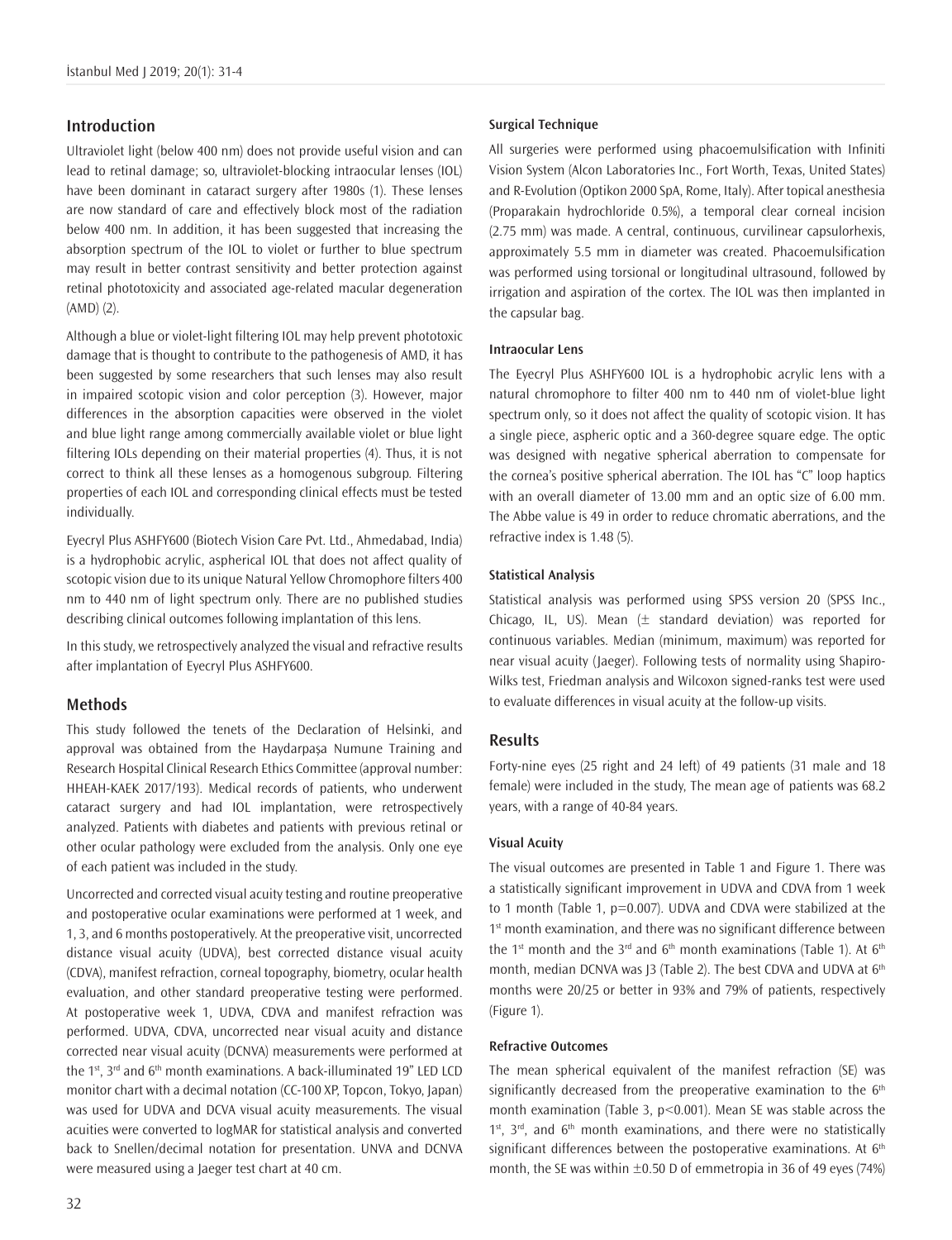| Table 1. Uncorrected and corrected distance visual aculties during follow-up |                                        |                                         |                                          |                                          |                                          |                    |  |
|------------------------------------------------------------------------------|----------------------------------------|-----------------------------------------|------------------------------------------|------------------------------------------|------------------------------------------|--------------------|--|
|                                                                              | Preoperative $(n=49)$<br>Mean $\pm$ SD | $1st$ week<br>$(n=49)$<br>Mean $\pm$ SD | $1st$ month<br>$(n=49)$<br>Mean $\pm$ SD | $3rd$ month<br>$(n=49)$<br>Mean $\pm$ SD | $6th$ month<br>$(n=49)$<br>Mean $\pm$ SD | $p^*$              |  |
| UDVA (Decimal)                                                               | N/A                                    | $0.72+0.24$                             | $0.81 + 0.20$                            | $0.83 + 0.18$                            | $0.83 + 0.19$                            | $0.03**$           |  |
| CDVA (Decimal)                                                               | $0.33 \pm 0.15$                        | $0.89 + 0.19$                           | $0.98 + 0.07$                            | $0.97 \pm 0.08$                          | $0.97 + 0.08$                            | $< 0.00^{\dagger}$ |  |

#### **Table 1. Uncorrected and corrected distance visual acuities during follow-up**

UDVA: uncorrected distance visual acuity, CDVA: corrected distance visual acuity, SD: standard deviation

\*Global p value (overall all groups comparison)

\*\*1st week-1st month: p=0.007; 1st week-3rd month: p=0.004; 1st week-6<sup>th</sup> month: p=0.002; 1st month-3rd month: p=0.470; 3rd month-6th month, p=0.962 (Wilcoxon signed-ranks test) † Preoperative-1st week: p<0.001; 1st week-1st month: p<0.001; 1st week-3rd month: p=0.001; 1st week-6th month: p=0.002; 1st month-3rd month: p=0.751; 3rd month-6th month, p=0.314 (Wilcoxon signed-ranks test)

| Table 2. Uncorrected and distance corrected visual acuities during follow-up |  |  |  |  |
|------------------------------------------------------------------------------|--|--|--|--|
|------------------------------------------------------------------------------|--|--|--|--|

|                | $1st$ month (n=49)<br>Median (min-max) | $1st$ month (n=49)<br>Median (min-max) | $6th$ month (n=49)<br>Median (min-max) |
|----------------|----------------------------------------|----------------------------------------|----------------------------------------|
| UCNVA (Jaeger) | $13(3-14)$                             | $13(3-14)$                             | $13(3-14)$                             |
| DCNVA (Jaeger) | $3(3-19)$                              | $3(3-13)$                              | $3(3-13)$                              |

UCNVA: uncorrected near visual acuity, DCNVA: distance corrected near visual acuity, min: minimum, max: maximum.

UCNVA: 1st month-3rd month: p=0.220; 1st month-6<sup>th</sup> month: p=0.180; 3rd month-6<sup>th</sup> month, p=0.750 (Wilcoxon signed-ranks test). DCNVA: 1st month-3rd month: p=0.420; 1st month-6th month: p=0.285; 3<sup>rd</sup> month-6<sup>th</sup> month, p=0.670 (Wilcoxon signed-ranks test)

#### **Table 3. Spherical equivalent of manifest refraction during follow-up**

|               | Preoperative<br>$(n=49)$<br>Mean $\pm$ SD | $1st$ week<br>$(n=49)$<br>Mean $\pm$ SD | $1st$ month<br>$(n=49)$<br>Mean $\pm$ SD | $3rd$ month<br>$(n=49)$<br>Mean $\pm$ SD | $6th$ month<br>$(n=49)$<br>Mean $\pm$ SD | $n^*$   |
|---------------|-------------------------------------------|-----------------------------------------|------------------------------------------|------------------------------------------|------------------------------------------|---------|
| SE (Diopters) | $-1.60 \pm 2.21$                          | $0.15 \pm 0.56$                         | $-0.14 \pm 0.55$                         | $-0.14 \pm 0.55$                         | $-0.15 \pm 0.57$                         | < 0.001 |

SE: spherical equivalent of manifest refraction, SD: standard deviation

\*Global p value (overall all groups comparison)





and within  $\pm$ 1.00 D in 47 of 49 eyes (96%) (Figure 2). At 6<sup>th</sup> month, the refractive cylinder was 0.50 D or less in 30 (61.22%) of 49 eyes and 1.00 D or less in 42 eyes (85.71%) (Figure 3).

#### **Complications**

No preoperative or postoperative complications were observed in our cohort. No patients lost any lines of DCVA.

## **Discussion**

This retrospective study assessed the refractive and visual outcomes in cataract surgery patients who had hydrophobic aspheric ASHFY600 IOL implantation. The results revealed good visual acuity at postoperative 6th month. Specifically, mean UDVA, CDVA and SE improved significantly over the postoperative period to a UDVA, CDVA and SE of 0.83±0.19, 0.97 $\pm$ 0.08, and -0.15 $\pm$ 0.57 D at postoperative 6<sup>th</sup> month, respectively.